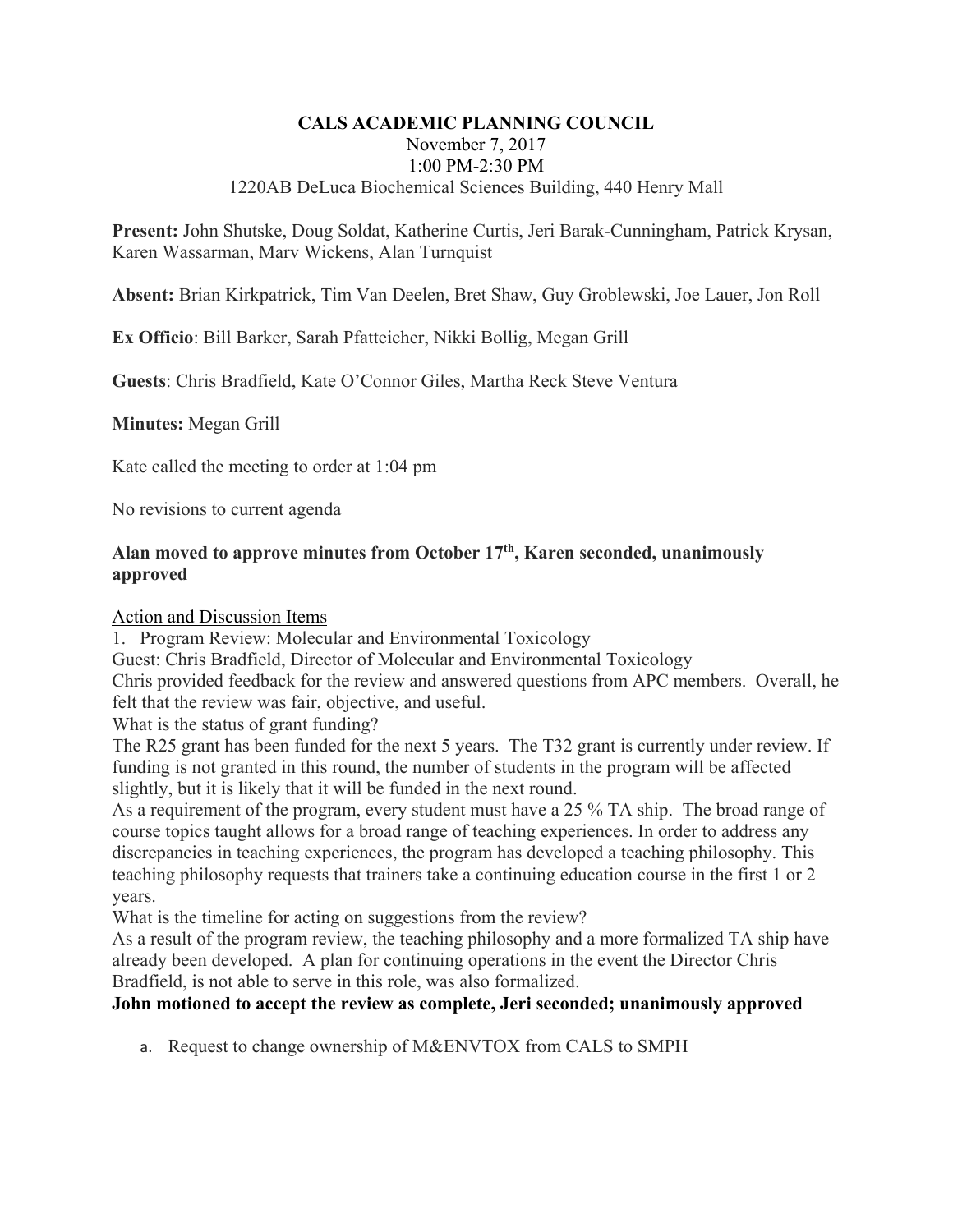The program went through governance over 10 years ago to move aspects to the School of Medicine and Public Health, but the subject listing were still tied to CALS. This is administrative clean up to complete the transfer as intended.

There are some financial implications since summer term tuition is returned to the School/College owner of the subject listing. The impact is minimal and this change reflects the original and current intent of both schools.

# **Karen motioned, Marv seconded, unanimously approved**

## 2. Food Systems Certificate Proposal

Guest: Steve Ventura

Steve provided an overview of the impetus for the Food Systems Certificate, citing the 2014 CALS strategic plan, which identified food systems as an area of thematic importance for the college.

The proposal was presented to CALS Curriculum Committee on October 31st, which supported the creation of the Food Systems Certificate. The CALS Curriculum Committee also provided feedback for the culmination activity. The culmination activity will likely be fulfilled with a 399 internship or a 699 independent study arranged with a faculty advisor that may be combined with a Capstone course. In the event that the culmination experience is combined with a Capstone course, the culmination activity would require an extra credit worth of work.

Community and Environmental Sociology will serve as the administrative home for the Food Systems Certificate. Since this department recently uncoupled with the Department of Landscape Architecture there is currently administrative capacity in the department, making the timing ideal.

Potential future enrollment is estimated at 25 students declaring per semester or 100 students total. There are provisions that could restrict enrollment to particular majors if capacity becomes an issue.

APC recommends timelines for completion of the culmination activity and provides the CALS capstone criteria as an example-which stipulates that a student completes the Capstone Requirement in the final 2 to 3 semesters.

APC also questions whether there is a need for a grade of B or better in two out of 3 of the core courses in order to declare. This requirement was added in order to restrict enrollment, and students would have an opportunity to appeal.

## **Patrick motioned to approve the creation of the Food Systems Certificate, Katherine seconded, 1 abstention, motion passed**

3. Request to change name of undergraduate major in Genetics to Genetics and Genomics.

Guests: Kate O'Connor Giles and Martha Reck

This change is related to an increasing trend towards an emphasis of Genomics in every course taught by the department. The name will better reflect the education and research done in the program and is based on student feedback. There is an increasing trend in programs to include Genomics in their name. The name change is only requested for the undergraduate major because the Genetics graduate program has effective branding and receives NIH grant funding under this name. This request is also not related to the Lab of Genetics because this is housed both in the School of Medicine and Public Health and CALS.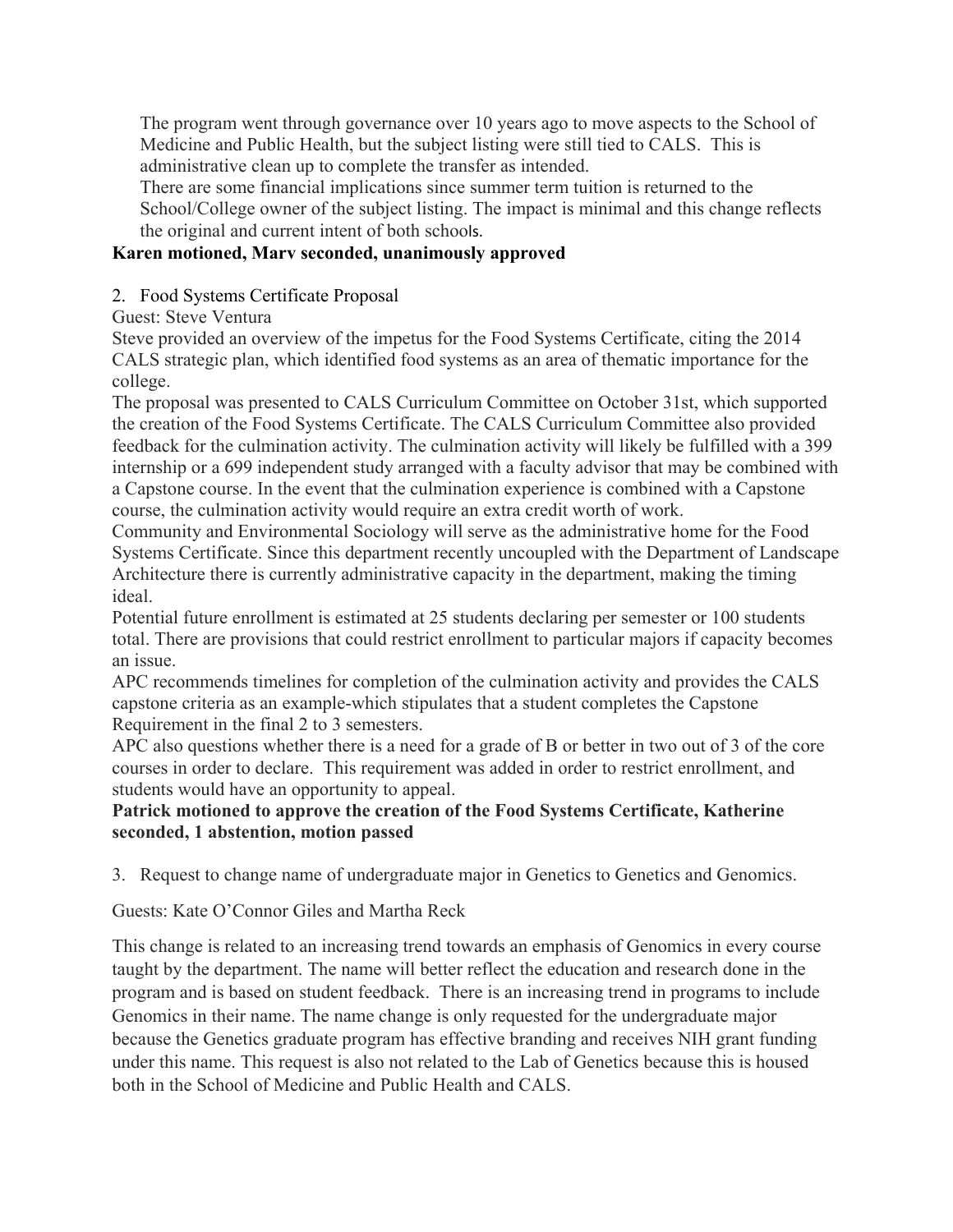APC questions why letters of support were not included as part of the proposal. Sarah and Nikki referred to campus policy when advising on the process for requesting the name change. Campus policy requests that overlapping or affected departments provide feedback, but does not clearly define an overlap or affected department.

Sarah will facilitate a request for feedback from CALS department chairs, and other potential interested parties across campus. This proposal will return to APC once there has been an opportunity to provide feedback.

4. Follow up to All-College Meeting

There was good attendance at the All College Meeting and there have been over 200 responses returned from the survey that was sent out. About half of the responses came from faculty and half came from staff. Based on feedback from the survey and the from the meeting, the Re Org committee will complete its report and make a recommendation to the Dean. APC will have a chance to weigh in on this recommendation, and this is not necessarily what will be implemented.

APC noted surprise that the divisional model presented at the All College Meeting did not address department structure. There were no specific divisions outlined, and APC has questions about how these would be organized. There are questions about how departments will be motivated to participate in the divisional structure, and how the balance of power between divisions and departments will be maintained. Although there is inevitable fear related to any change, APC reflects that no one commented that the reorganization is an overreaction. There seems to be consensus that a change is needed.

Kate encourages anyone who wishes to give feedback to reach out to members of the Reorg Committee.

# Informational Items and Announcements

5. Follow up to UW System Re-Org

Ray Cross proposed a major change to the UW System organization. Currently, all 2 year institutions are combined with Cooperative Extension. This proposal would dissolve those ties and merge 2 year institutions with the closest 4 year institution. Cooperative Extension would be merged with UW Madison under the proposal. This will be voted on by the Board of Regents on Thursday, November 9th. If accepted, this will become effective on July 1st. Many of the details have already been laid out. More information is available on the Regent's website.

APC discussed the suspension of 25 programs at UW Superior. These programs were considered low enrollment programs and did not have a clear path to employment. APC discussed the criteria for low enrollment programs and the challenges with measuring a clear path to employment. There is a UW System policy for identifying low enrollment programs, and there is opportunity to advocate for continuing these programs once they are identified.

6. Landscape Architecture Update